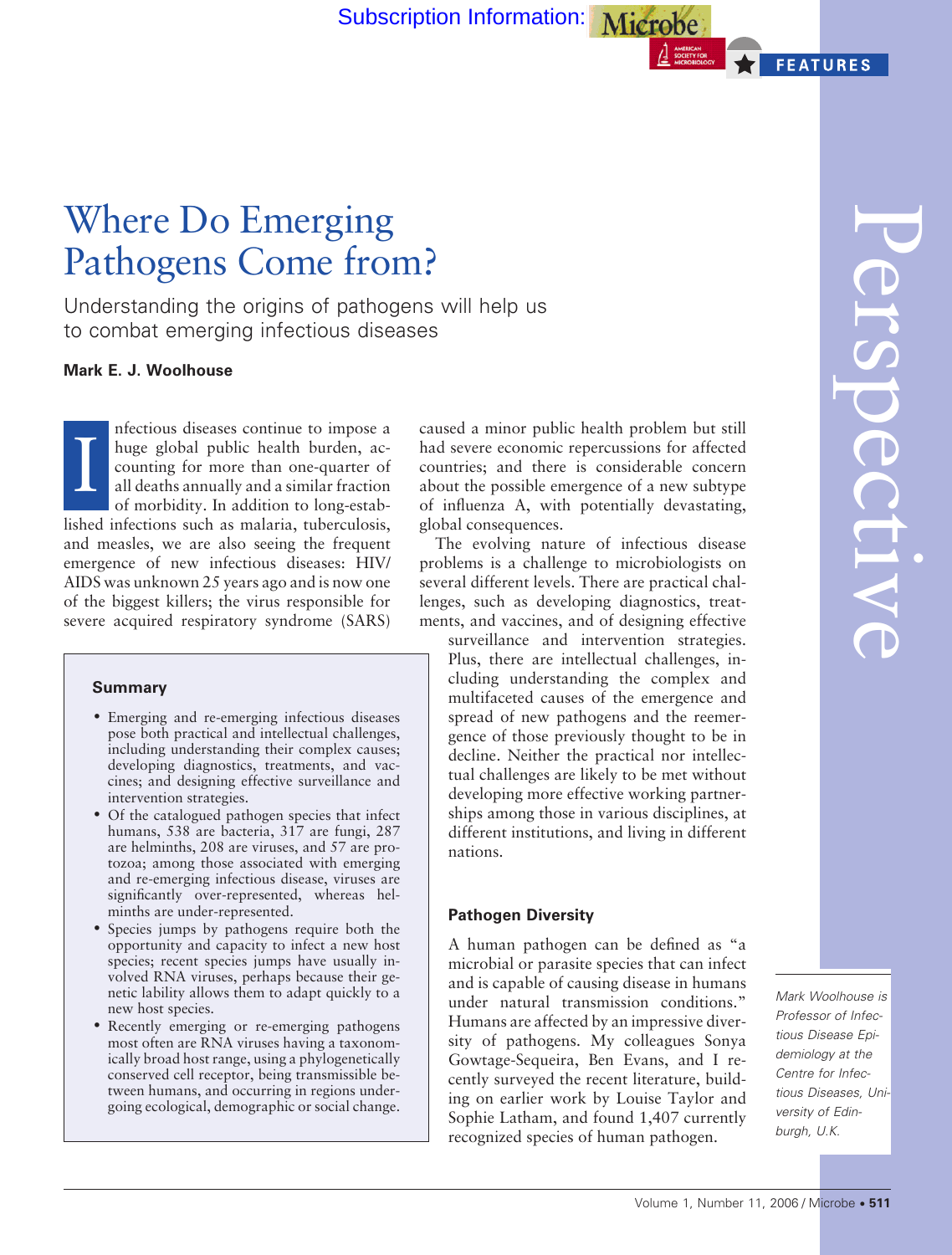**FEATURES** 



newly recognized etiological agents of existing disease problems (e.g. *Helicobacter pylori*, associated with peptic ulcers, or metapneumovirus, causing respiratory infections) are excluded. Also excluded are novel variants of known species, such as the O157:H7 serotype of *E. coli* and the H5N1 subtype of influenza A virus. The dates of emergence of some key examples discussed in the text are highlighted.

Of course, a species count provides only a simple measure of pathogen diversity. Much medically important variation—in traits such as virulence factors, immunogenicity, and drug resistance— occurs within pathogen species as well as between them. However, focusing on species proves revealing. Of the catalogued pathogen species that infect humans, 538 are bacteria, 317 are fungi, 287 are helminths, 208 are viruses, and 57 are protozoa. Within this taxonomic diversity, individual species manifest a wide variety of life cycles, transmission routes, pathogenicities, and epidemiologies.

We are particularly interested in pathogens associated with emerging and reemerging infectious diseases. These are defined by the Centers for Disease Control and Prevention (CDC) as "diseases of infectious origin whose incidence in humans has increased within the past two decades or threatens to increase in the near future." Of the species in our survey, 177 cause diseases that are regarded as falling into this category, with viruses significantly overrepresented and helminths underrepresented.

Within the scope of our survey, we found reports of 38 apparently novel human pathogen species associated with emerging diseases during the past 25 years (Fig. 1**)**. Some species within this category likely were active before they were identified. For example, although HIV-1 was first reported in 1983, it is thought to have begun infecting humans several decades earlier. Two-thirds of these novel species are RNA viruses, a finding that may partly be due to ascertainment bias through improved viral diagnostics, especially PCR-based technologies. However, several inherent features of RNA virus biology may also help to explain why there are so many of them in this category.

## **Importance of Animal Reservoirs**

Relatively few pathogen species—perhaps no more than 100— do nothing other than infect and cause disease in humans. Many of them are commensals that do not ordinarily cause disease; many others are distributed in the wider

environment such as water or soil; and yet others also infect host species other than humans.

The latter category constitutes the zoonoses, which the World Health Organization (WHO) defines as "diseases or infections which are naturally transmitted between vertebrate animals and humans." Almost 60% of human pathogen species are zoonotic. A small minority of these, the "anthroponoses," are mainly passed from humans to animals rather than the other way around: measles virus, for example, is essentially a human virus that also can infect great apes. But for hundreds of human pathogen species, an animal reservoir is an important feature of their biology.

The most striking feature of such animal reservoirs is their diversity. We share our pathogens with ungulates, carnivores, rodents, primates, sometimes other kinds of mammals such as bats, and also nonmammals, especially birds. Many of the reservoirs are domestic animals, but just as many are wildlife species. These pat-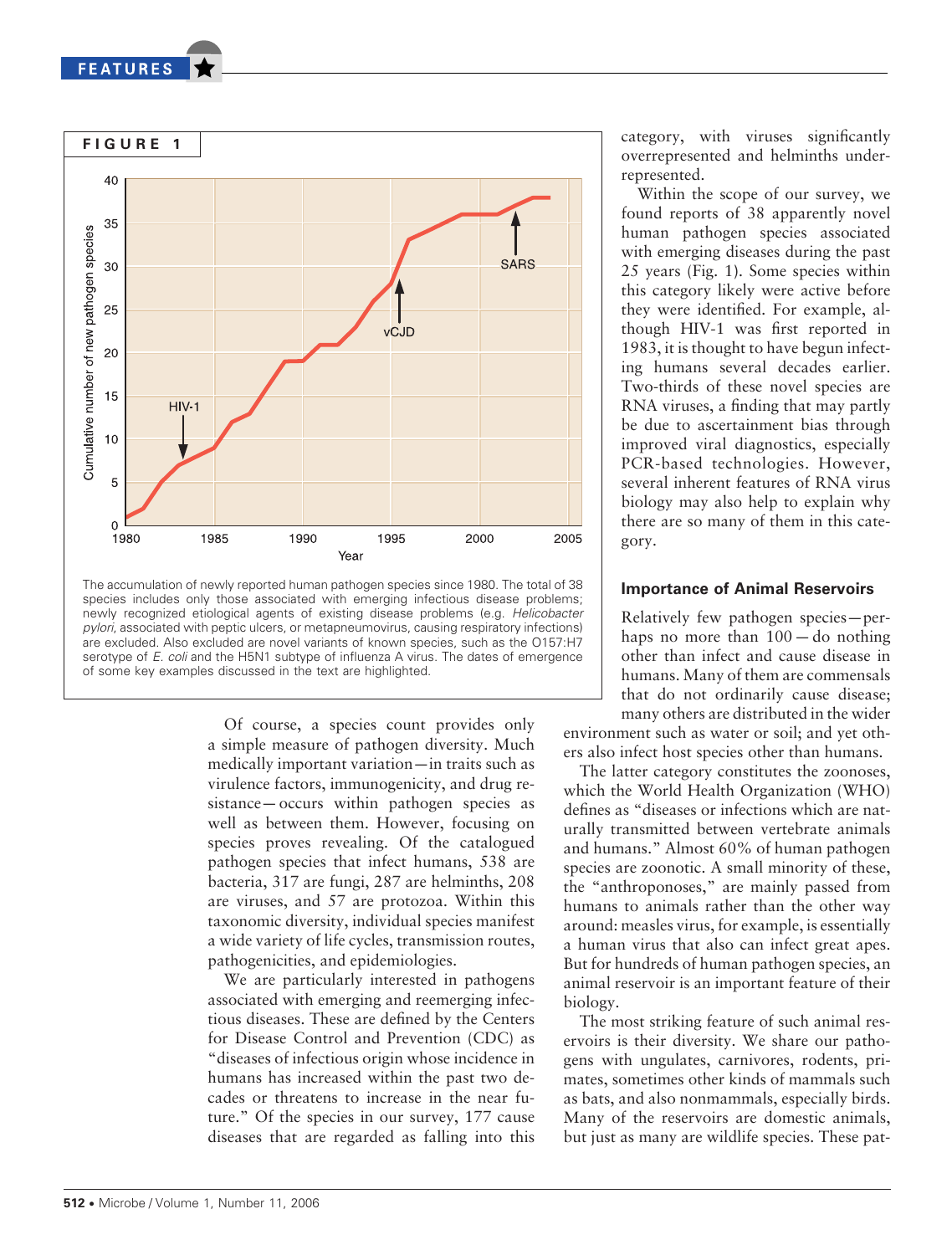

terns apply to the whole range of pathogens from viruses to helminths.

Stephen Morse at Columbia University suggested more than 10 years ago that emerging and reemerging pathogens were disproportionately zoonotic, and subsequent research has confirmed his observation. Emerging and reemerging zoonoses are not associated with any particular animal reservoirs but they are associated with pathogens that can infect several different kinds of hosts.

Several recently emerged human pathogens illustrate these findings. Examples are the SARS coronavirus and the agent respon-

sible for bovine spongiform encephalopathy (BSE), both of which are zoonotic and can infect a wide variety of animals and recently appeared in humans. Even some novel pathogens that are not now regarded as zoonotic, such as HIV-1, were acquired by humans from animals.

These are but a few recent examples of a process that has been going on for millennia. Jared Diamond of the University of California, Los Angeles, is among those who note that many of the most serious infectious diseases of humans, including measles, influenza, and smallpox, likely have animal origins.

#### **Invading New Host Populations**

When a pathogen of one host species first invades a new one, it is called a "species jump" (see table). Successful species jumps require both the opportunity and capacity to infect new host species. Opportunity depends on the pathogen contacting the new host, perhaps through changes in the ecology or the behavior of either of the host species. The capacity to infect reflects whether the pathogen is compatible with its new host. Even so, the pathogen still may need to surmount a threshold, called the "species barrier," generally meaning it cannot establish an infection unless the new host species is exposed to a higher dose than was required to infect its original host. For instance, this phenomenon holds for the rabies virus and the transmissible spongiform encephalopathies.

Those pathogens that already have a broad host range seem more likely to be successful at jumping into new host species than do pathogens with narrow host ranges. The determinants of host range, and so of a propensity for species

**Examples of human pathogens emerging via species jump**

| <b>Pathogen</b>           | <b>Original host</b> | Year reported |
|---------------------------|----------------------|---------------|
| Ebola virus               | Bats(?)              | 1977          |
| Escherichia coli 0157:H7  | Cattle               | 1982          |
| Borrelia burgdorferi      | Rodents(?)           | 1982          |
| $HIV-1$                   | Chimpanzees          | 1983          |
| $HIV-2$                   | Primates             | 1986          |
| Hendra virus              | <b>Bats</b>          | 1994          |
| <b>vCJD</b>               | Cattle               | 1996          |
| Australian bat lyssavirus | <b>Bats</b>          | 1996          |
| H5N1 influenza A virus    | Chickens             | 1997          |
| Nipah virus               | <b>Bats</b>          | 1999          |
| <b>SARS</b> coronavirus   | Palm civets(?)       | 2003          |

jumps, are poorly understood. One key factor, at least for viral pathogens, appears to be their use of cell receptors that are phylogenetically conserved across a range of host species.

The ability to infect a host species is merely the first step; invading the new host species also depends on the ability to transmit between individual hosts within a species. Many emerging pathogens have no or very limited transmissibility between humans, including variant Creutzfeldt Jakob disease (vCJD), lyssavirus, influenza A subtype H5N1, and *Borrelia burgdorferi*, which causes Lyme disease. Other poorly transmitted pathogens cause self-limiting outbreaks, including Ebola virus and *Escherichia coli* O157:H7. Meanwhile, some pathogens such as the SARS coronavirus spread much more freely among their newly acquired human hosts.

The quantitative framework for evaluating the spread of infections through host populations is well developed. A key concept is the reproduction number,  $R_0$ , the average number of secondary infections generated by a single primary infection within a large population of previously unexposed hosts. Only if  $R_0$  is greater than 1—that is, if a primary infection generates more than one secondary infection can a novel pathogen successfully invade a new host population. If  $R_0$  is close to 1, small changes in infection or transmission rates can lead to large changes in the potential for pathogen emergence.  $R_0$  could change if there were changes in the demography or behavior of the host population, changes in susceptibility of the host population due to decreased immunocompetence, failures of disease prevention or control programs, or changes to the pathogen itself.

Changes to the pathogens can prove critical,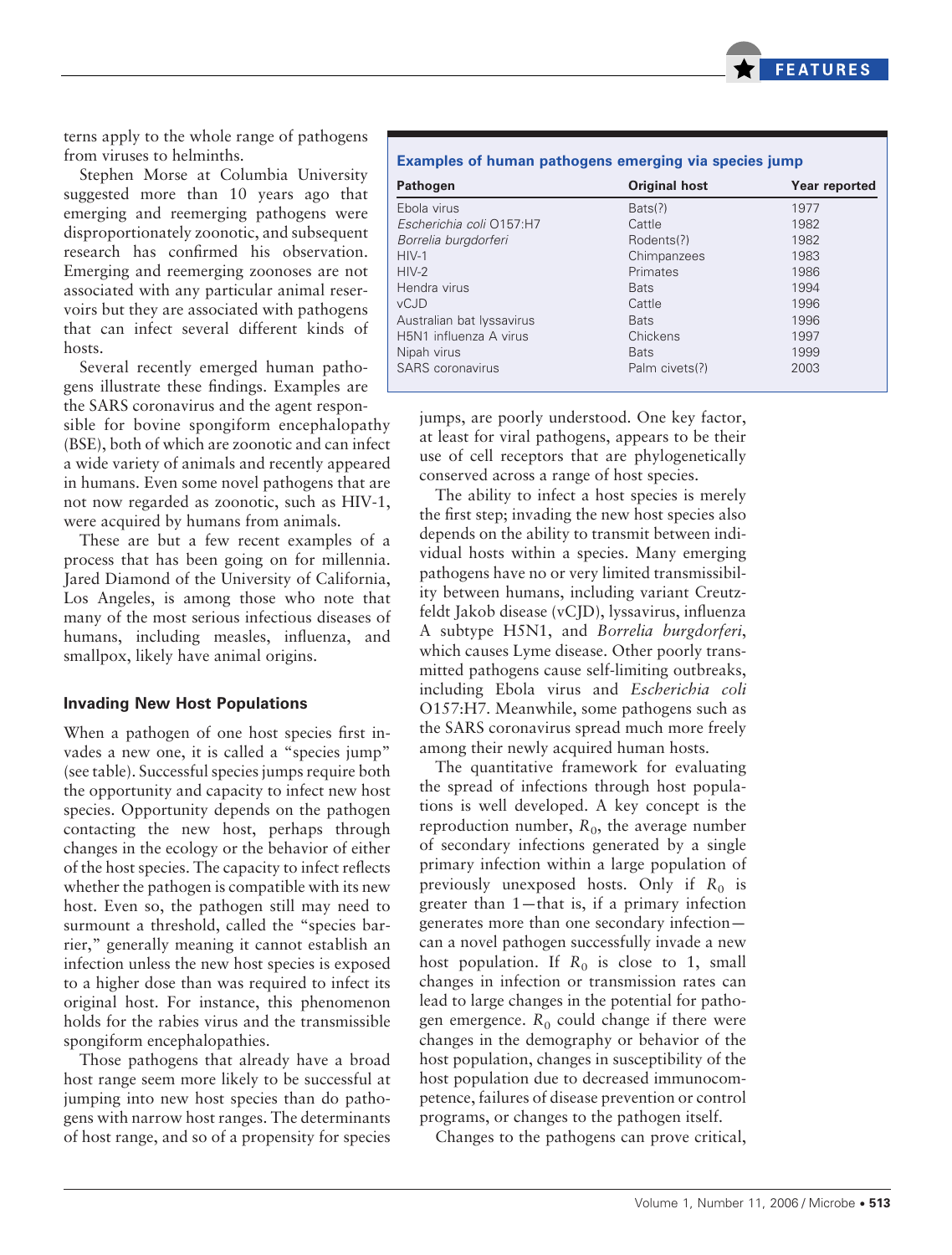according to Rustom Antia of Emory University in Atlanta, Ga. He argues that, even if  $R_0$  for a new pathogen in the human population is initially less than 1, each infection provides an opportunity for the pathogen to adapt to its new host and for  $R_0$  to increase. The likelihood of adaptation occurring is sensitive to the number of infections, the extent of genetic change required to affect susceptibility and transmissibility, and, especially, to the genetic lability of the pathogen. The importance of this last factor may help explain why so many recent species jumps (table) involve RNA viruses, which have mutation rates several orders of magnitude higher than other kinds of pathogen.

We are only beginning to understand the biological basis for pathogen adaptation to a new host. Several veterinary examples, including canine parvovirus, foot-and-mouth disease virus, and Venezuelan equine encephalitis virus, indicate that changes affecting only a small number of amino acids in, say, the viral proteins that determine cell receptor specificity may be all that is required for such viruses to gain a foothold in a new host species.

The most striking recent example of successful adaptation to humans is simian immunodeficiency virus. This pathogen, having entered the human population, rapidly evolved to become HIV-1. And the possibility of adaptation similarly underlies current concerns about H5N1 influenza A virus causing a pandemic.

## **Drivers of Pathogen Emergence and Reemergence**

A 2003 report by the Institute of Medicine, *Microbial Threats to Health: Emergence, Detection and Response*, lists three broad categories of factors that drive pathogen emergence and reemergence: those relating to hosts, those relating to pathogens, and those relating to the wider environment. Human factors include population growth, urbanization, population health, and hospitalization, travel, and migration patterns. Pathogen factors include capacities to adapt to humans and to acquire virulence factors and antibiotic resistance as well as failures of disease control programs. Environmental factors include land use, agricultural practices, production and supply of food and water, trade in animals or animal products, and climate change.

The diversity of these drivers is immediately

apparent, but it is striking how often pathogen emergence or reemergence is associated with human activity. For example, changes in feed production processes led to BSE in cattle and to vCJD in humans; the exotic pet trade led to monkeypox outbreaks in the United States; and harvesting bush meat is associated with early human cases of both HIV and SARS. The overall impression is that changes in the way humans interact with their environment, and particularly with animal populations both domestic and wild, can provide new opportunities for pathogens. Andrew Dobson of Princeton University in Princeton, New Jersey, likens emerging and reemerging pathogens to weeds because both are adaptable exploiters of unstable environments.

#### **Future Risks and Ways to Address Them**

A recent report by the U.K. Office for Science and Innovation suggests that local and worldwide changes will continue to provide opportunities for pathogens to shift host species, meaning we can anticipate continued emergence and reemergence of infectious diseases. Perhaps the most striking feature of human pathogens is their diversity, making pathogen emergence extremely difficult to predict. The advent of BSE and vCJD is a good example of a completely unanticipated infectious disease problem. Even so, we have some idea of the most likely profile for emerging or reemerging pathogens:

- an RNA virus:
- a taxonomically broad host range;
- use of a phylogenetically conserved cell receptor;
- transmissible between humans but at first causing only small outbreaks; and
- occurring in regions undergoing ecological, demographic, or social change.

Refining our expectations of emerging pathogens will help us design effective surveillance programs. Surveillance is the first line of defense, making rapid detection and identification key priorities. Often, the single biggest factor affecting the scale of an epidemic is the speed with which initial events are detected and effective interventions are put in place. Because emerging and reemerging pathogens often have animal reservoirs, surveillance should be extended to